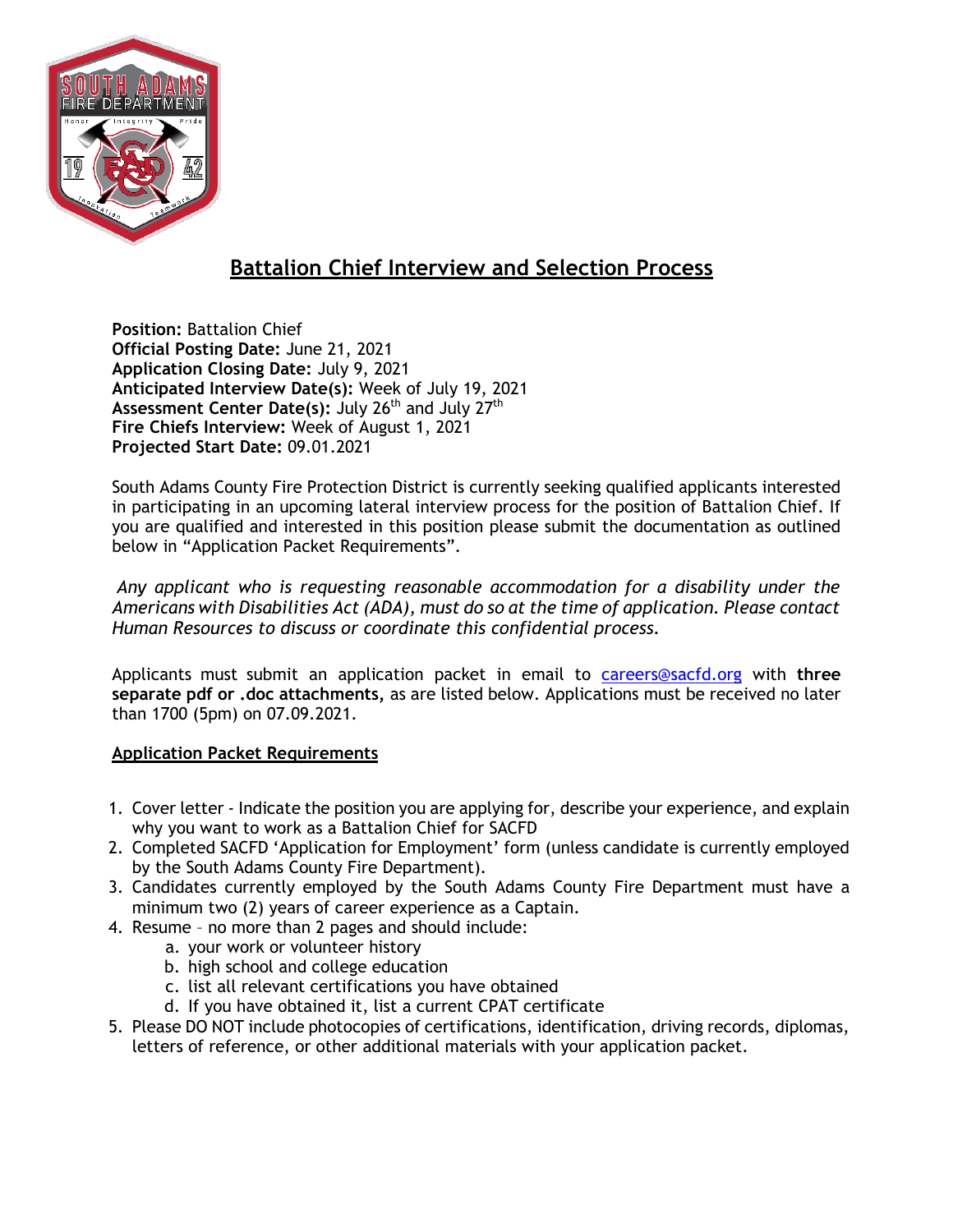Required Qualifications:

- High School diploma or equivalent.
- Associates Degree in a related field.
- Valid State of Colorado Driver License within 30 days of acceptance of position and consent to run MVR.
- Legally authorized to work in the United States.
- Able to speak, read, and write the English language.
- State of Colorado EMT-Basic Certification.
- Fire Officer I Certification
- National Fire Academy N.I.M.S. program certifications. (100, 200, 300, 400, 700, 800)
- Hazardous Materials Operations or higher certification certificate.
- Blue Card IC Certification

Please note that your application, as well as all supporting documentation, will be considered as part of the interview process. Applications that are incomplete or do not follow specific instructions, as outlined above, will not move forward in the interview process.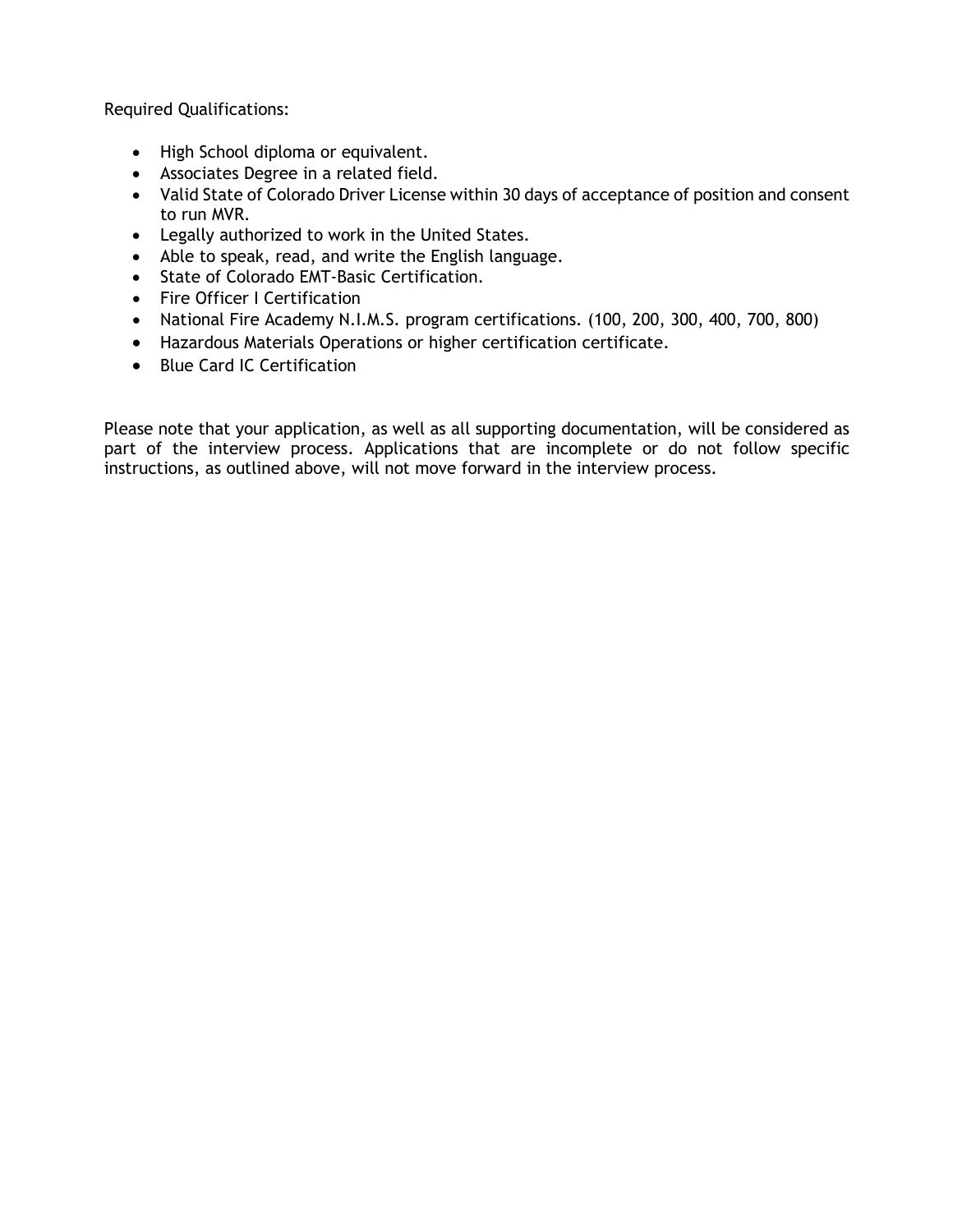

**South Adams County Fire Department JOB DESCRIPTION Battalion Chief**

**Position:** Battalion Chief **Supervisor:** Deputy Chief of Operations **Division:** Operations **FLSA Status:** Exempt **Effective Date:** January 2021

This Job Description is established by the South Adams County Fire Protection District ("District") to outline the basic requirements, duties and general responsibilities of the Battalion Chief position, and is written to complement the District's Member Handbook and Standard Operating Guidelines.

\*\*This position holds a probationary status of 12 months from date of promotion or hire\*\*

The headings in this Job Description are for reference only and shall not affect its interpretation.

### **Position Summary:**

The Battalion Chief's primary duty is the performance of office or non-manual work directly related to the management and general business operations of the District's Operations Division through the exercise of discretion and independent judgment.

#### **Supervisory Authority:**

The Battalion Chief supervises all Operations Division personnel assigned to a shift, including but not limited to the shift Captains, Lieutenants, Engineers, and all paid and volunteer/reserve firefighters.

#### **Primary Duties and Responsibilities:**

The following duties are an overview of the primary duties and responsibilities of the Battalion Chief and should not be considered an all-inclusive list.

1. Demonstrate a comprehensive knowledge of the District's rules, policies and procedures, as they pertain to the Operations Division specifically and the District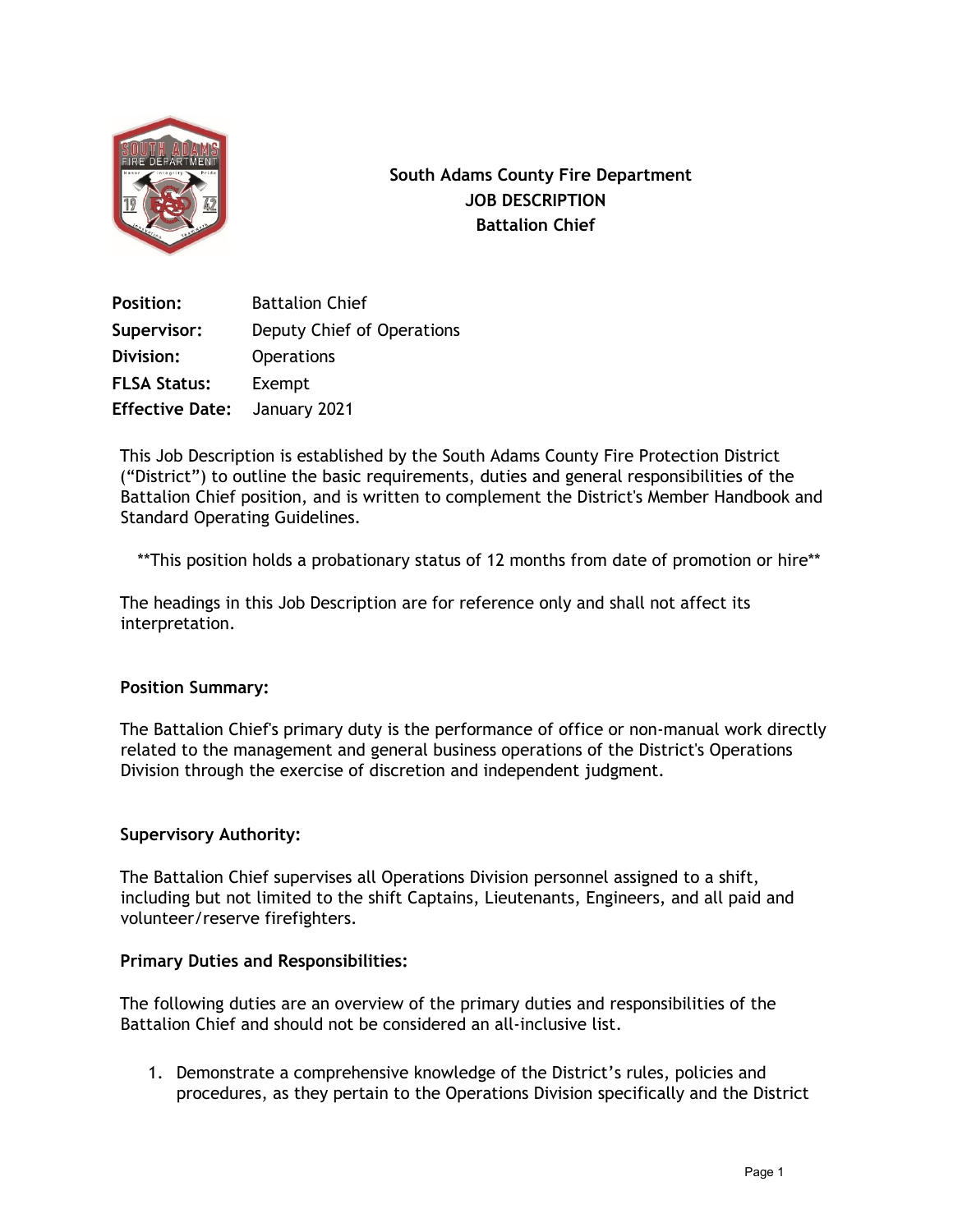generally, including but not limited to the rules, policies and procedures contained in the District's Member Handbook, Payroll Procedures Manual, Standard Operating Guidelines, Collective Bargaining Agreement, and consistently and appropriately enforce the District's rules, policies and procedures.

- 2. Exercise discretion and independent judgment on matters of significance, including but not limited to:
	- Assisting District management in developing short and long-range plans for the Operations Division
	- Performing duties that significantly impact the District's operations and services through the comprehensive and on-going supervision of assigned Operations Division personnel in the deployment of emergency services
	- Evaluating the District's emergency services operations and make recommendations to the Deputy Chief regarding modifications or improvements to enhance emergency services
	- Continually monitor and evaluate all components of the District's operations program, and implement or make recommendations to the Deputy Chief regarding deleting, modifying or improving components, or adding new components as necessary and when appropriate, to maintain high quality and effective emergency services while taking into consideration factors such as budgetary limitations, workforce size, and service requirements
	- Continually identify and evaluate new or improved fire suppression and emergency services systems, techniques and methods
	- Developing administrative and operational policies and procedures for the effective and efficient deployment of emergency services; provided, that no policy or procedure shall be inconsistent with the policies and procedures established by the District Board or the Fire Chief, including but not limited to the policies and procedures contained within the District's Member Handbook, Payroll Procedures Manual, and Standard Operating Guidelines.
- 3. Assist the Deputy Chief in planning, organizing, and directing all aspects of the administration and operation of the Operations Division.
- 4. Assist the Deputy Chief in evaluating, developing, maintaining and continually improving a high-quality, cost-effective and efficient training program for District line-members.
- 5. Assist the Deputy Chief in evaluating, developing, maintaining and continually improving a high-quality, cost-effective and efficient operations program for District line-members, including supervising the deployment of personnel in fire stations to allow for the maximum usage of staff and determining the plan of action of fire companies for answering calls in fire, salvage, and rescue operations.
- 6. Supervise and perform continuing evaluation of all assigned Operations Division personnel; correct work deficiencies; issue oral and written corrective actions; and, recommend formal disciplinary actions to the Deputy Fire Chief or the Fire Chief.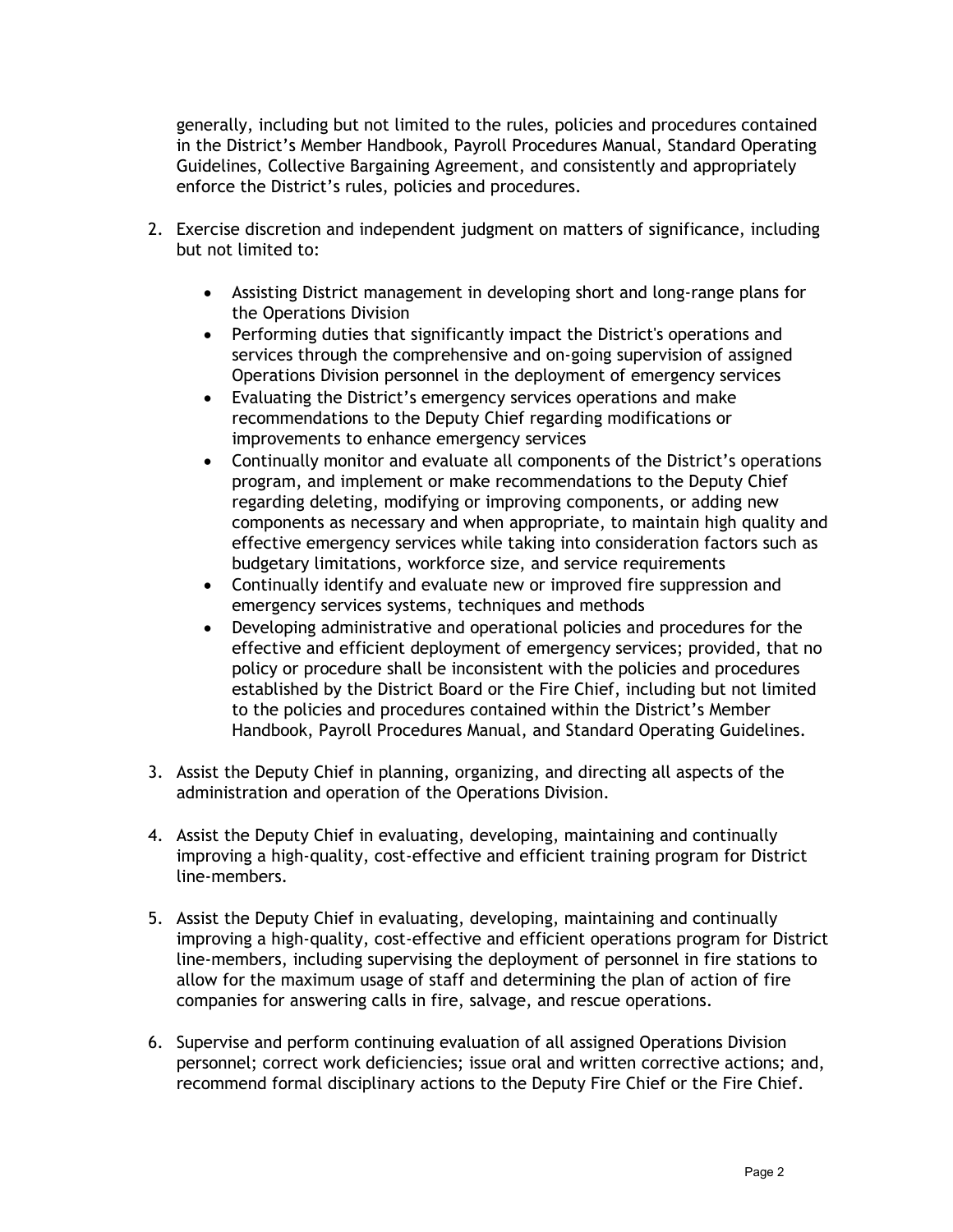- 7. Demonstrate analytical and problem-solving skills, including ability to collect, integrate, analyze, and use data and information, and compare and evaluate possible actions or courses of conduct based upon such analysis.
- 8. Assist in developing the proposed annual budget for the Operations Division, and ensure the Operations Division stays within the annual budget (and any supplemental annual budget(s)) approved by the District's Board of Directors.
- 9. Determine plan of action of fire companies for answering calls in fire, salvage, and rescue operations.
- 10. Respond to emergency scene to coordinate and supervise emergency operations activities of companies on-site. Report events to the Deputy Chief or the Fire Chief.
- 11. Plan for purchase of new equipment and use of new techniques in rescue, first aid, and firefighting operations.
- 12. Direct personnel in use of emergency equipment.
- 13. Inspect fire stations, equipment, personnel, and records of assigned companies to ensure efficiency and enforcement of departmental regulations.
- 14. Recommend awards for personnel for superior service.
- 15. Prepare reports of accidents involving equipment and personnel.
- 16. Promote fire prevention activities by organizing shift crews for fire prevention activities.
- 17. Develop and maintain positive, effective working relationships with District employees, volunteers, reserves, residents, other governmental agencies and the community.
- 18. Maintain positive and constructive written and oral communication skills at all times.
- 19. Work well in a progressive, team-oriented environment.
- 20. Provide excellent service to the community.
- 21. Have a positive attitude and be a self-starter.
- 22. Promote a positive, professional image of the District at all times.

#### **Minimum Qualifications and Certification Requirements:**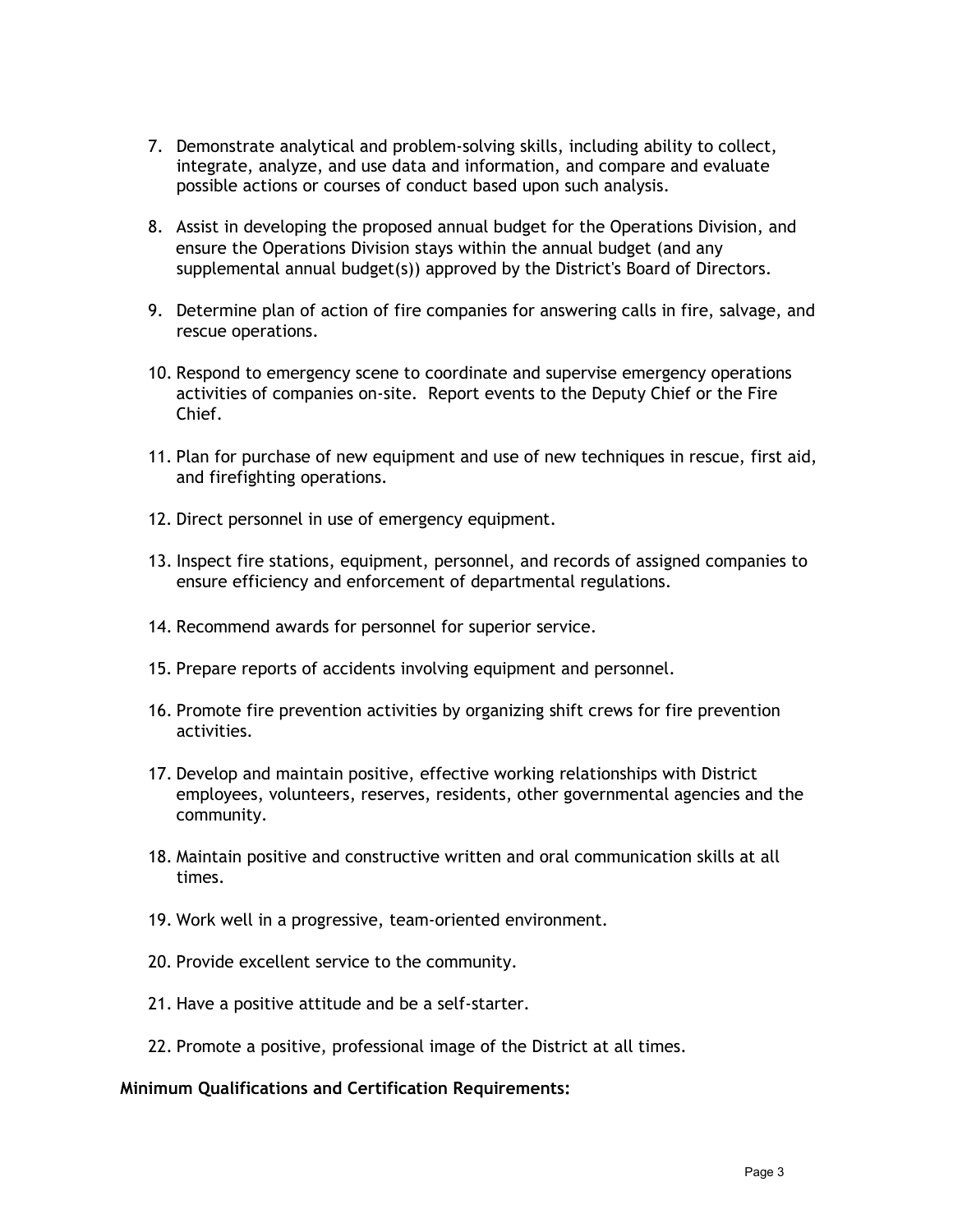- 1. Possess a high school diploma or GED. Recommended to obtain associate degree in Fire Science, Business, Public Administration, or related field, or any equivalent combination of education and/or experience that provides the required knowledge and abilities for the position.
- 2. Minimum of 10 (ten) years' experience and two (2) years career experience as a Captain.
- 3. Possess National Fire Academy N.I.M.S. program certifications as specified by the District. (100, 200, 300, 400, 700, 800)
- 4. Possess and maintain a valid Colorado driver's license, and acceptable driving record.
- 5. Possess and maintain IFSAC / ProBoard Hazardous Materials Operations or higher certification certificate.
- 6. Possess and maintain State of Colorado Emergency Medical Technician-Basic certification.
- 7. Possess and maintain IFSAC / ProBoard Fire Officer I certification.
- 8. Possess and maintain Blue Card IC Certification.
- 9. Thorough knowledge of the Incident Command System.
- 10. Knowledge of effective personnel management principles and methods; including, but not limited to supervision, leadership, motivation, coaching, establishment of goals, conflict resolution, record keeping and effective communications.
- 11. Basic computer skills, including word processing.
- 12. Basic understanding of the maintenance and communications functions of the District.
- 13. Ability to respond effectively to sensitive inquiries or complaints.
- 14. Ability to write speeches and articles using original or innovative techniques or style and make effective and persuasive speeches and presentations on controversial or complex topics to public groups, District management and the District Board.
- 15. Ability to solve practical problems and deal with a variety of concrete variables in situations where only limited standardization exists.
- 16. Knowledge of fire suppression principles, methods, techniques, and practices.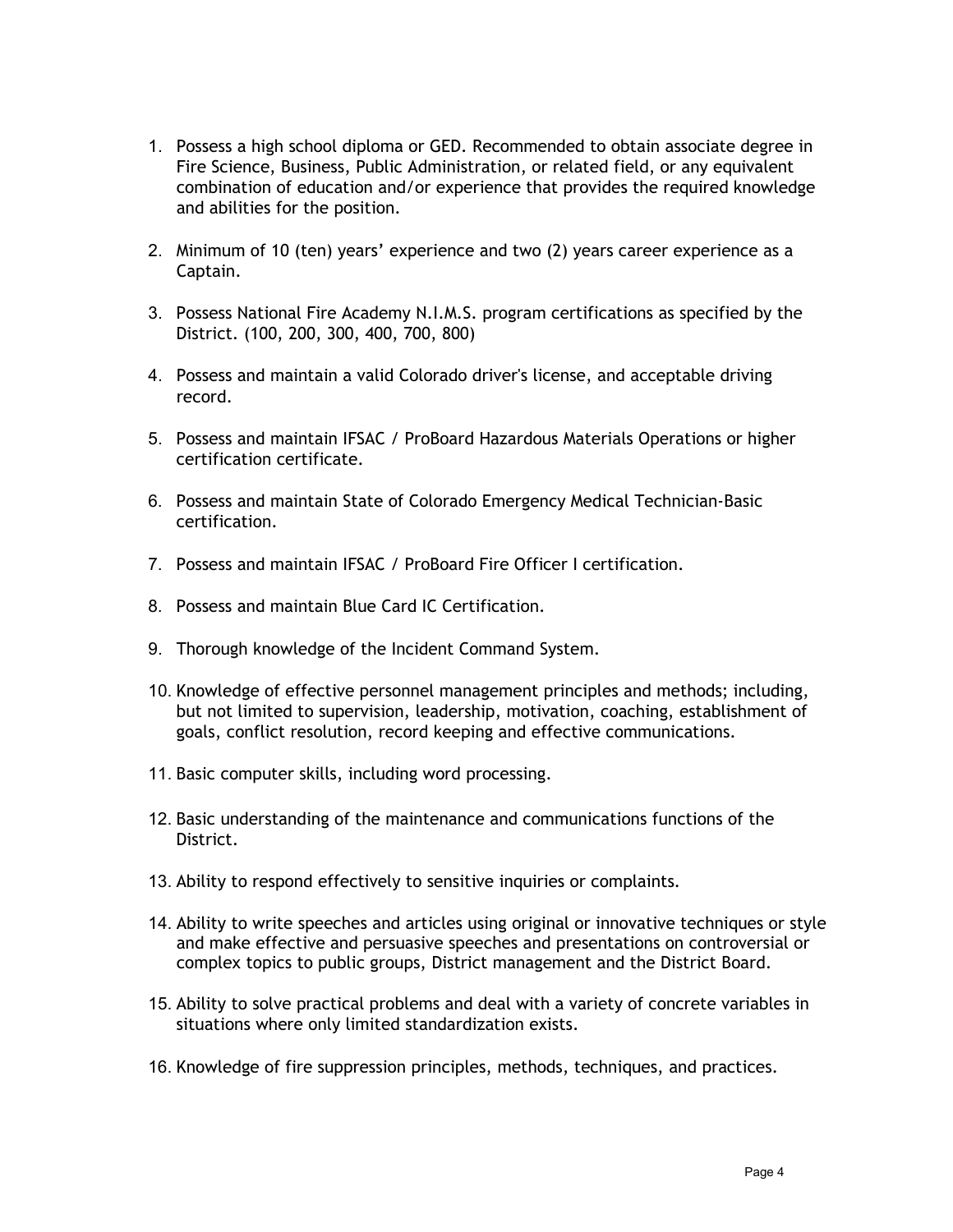- 17. Knowledge of operating techniques, purposes, and uses of various tools, equipment, vehicles, and apparatuses used in fire suppression, rescue, and emergency medical response operations.
- 18. Knowledge of NFPA fire department safety officer practices.
- 19. Knowledge of street names and locations within the District's service area.
- 20. Skill in establishing and maintaining effective working relationships with business owners/managers and their staff, other agencies, and the general public.
- 21. Ability to research, test, evaluate and make recommendations regarding innovations in firefighting and emergency care equipment.
- 22. Ability to develop and administer periodic examinations over established materials covered by probationary or promotional test procedures.
- 23. Ability to research, organize, and conduct professional training sessions relevant to modern firefighting and emergency care techniques.
- 24. Ability to become certified in specific areas of technology related to fire service and to teach this knowledge to other District members.
- 25. Ability to solve practical problems and deal with a variety of concrete variables in situations where only limited standardization exists.
- 26. Ability to interpret a variety of instructions furnished in written, oral, diagram, or schedule form.
- 27. Ability to read, analyze and interpret general business periodicals, professional journals, technical procedures, or governmental regulations.
- 28. Ability to write reports, business correspondence, and procedure manuals.
- 29. Ability to effectively present information and respond to questions from personnel, management, customers, and the general public.
- 30. Ability to read, write, speak, and understand the English language at a level adequate to perform the duties of the position.
- 31. Ability to obtain and maintain a Blue Card Train the Trainer Certification.

#### **Work Environment and Physical Requirements:**

This position requires work in a variety of locations and conditions, including living quarters and office areas, in and around a wide variety of automotive, mechanical, chemical and medical equipment or supplies, and emergency scenes of every type.